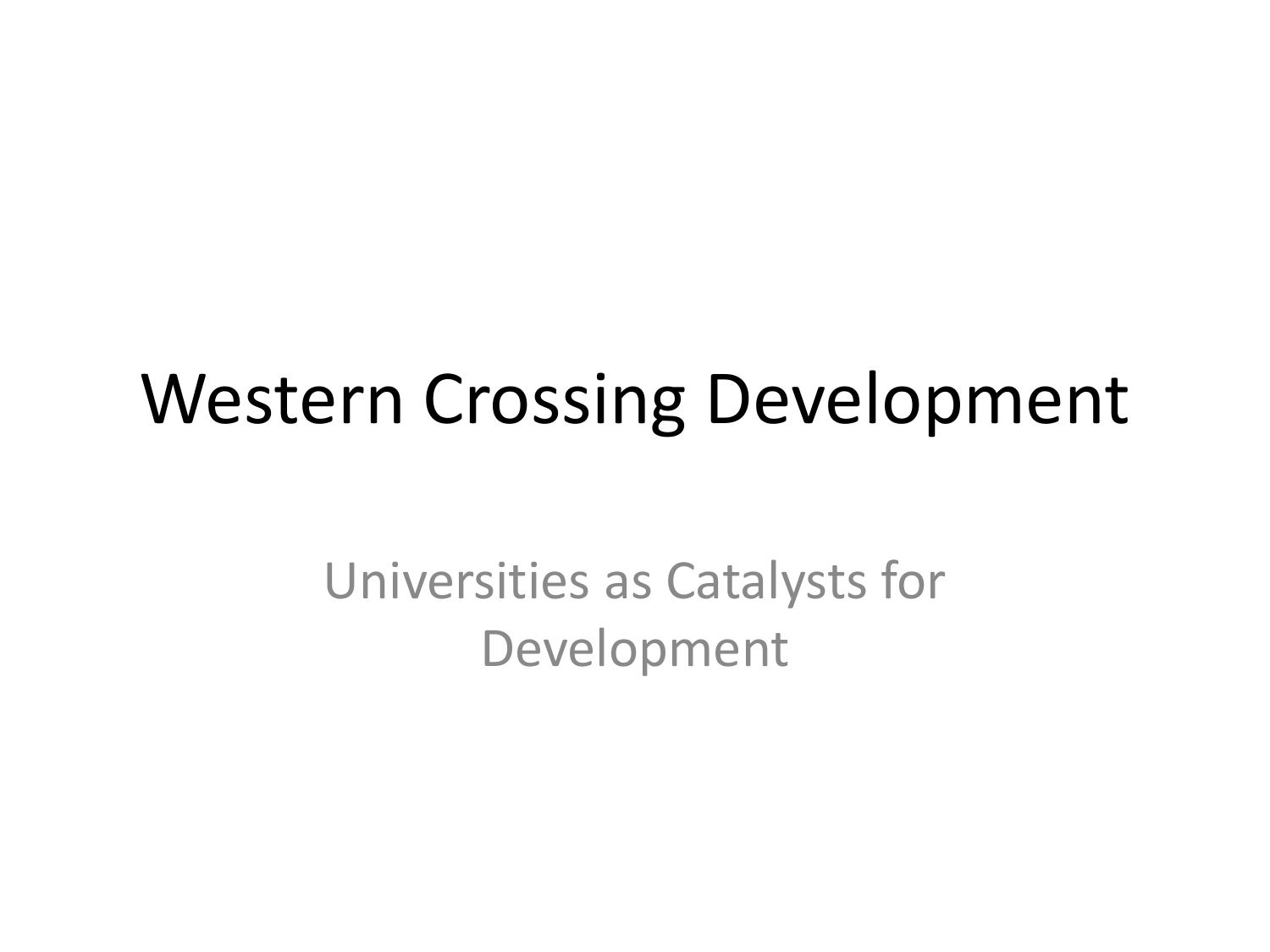### Why WWU on the Waterfront?

WWU will be the build-to-suit anchor that will kick off and theme the commercial aspect of a mixed-use development.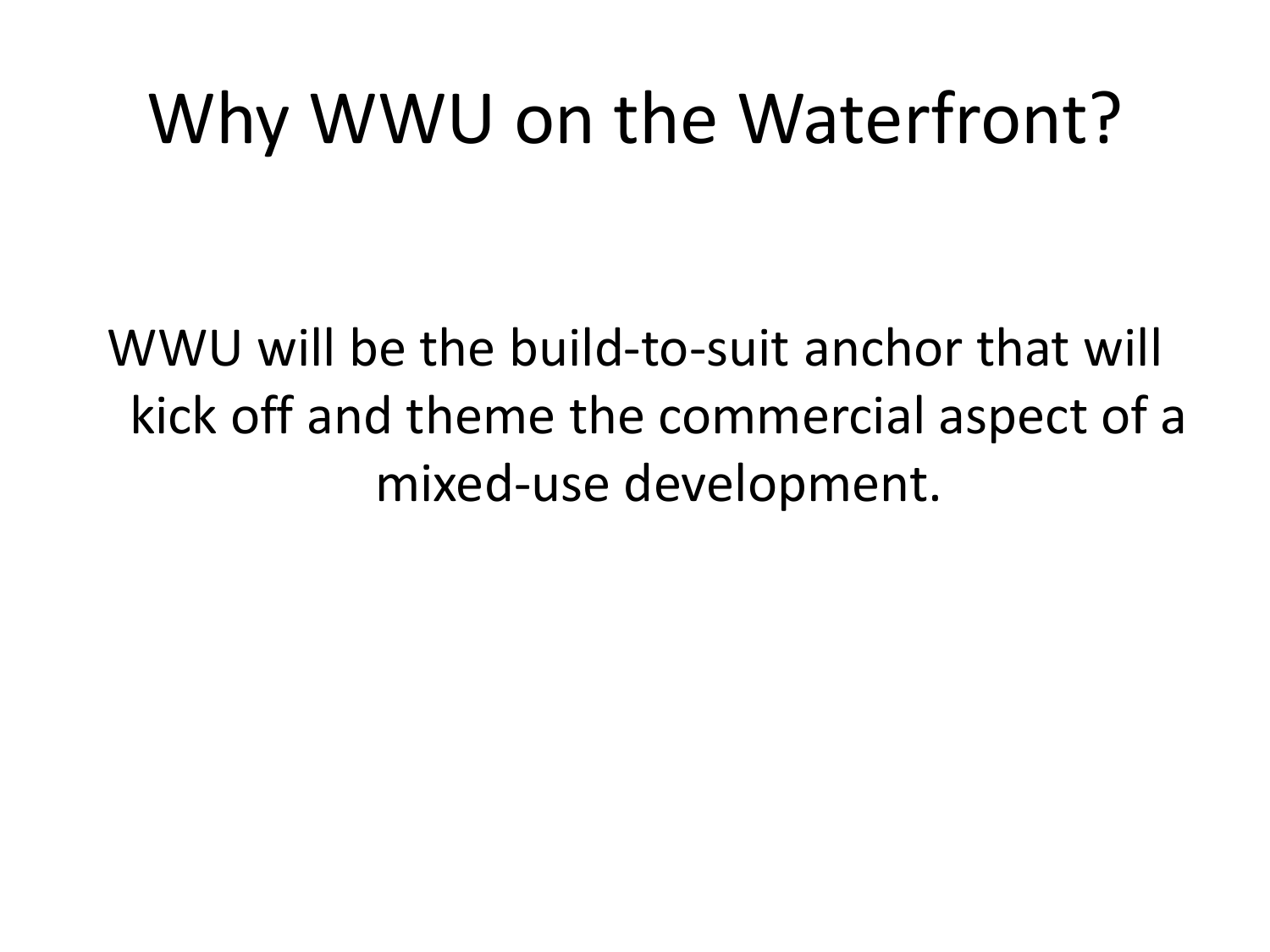# Why WWU on the Waterfront?

"The value of forging the connection with WWU and the development of the Waterfront District is especially acute in secondary and tertiary markets (such as Bellingham) where other market drivers are lacking."

- Heartland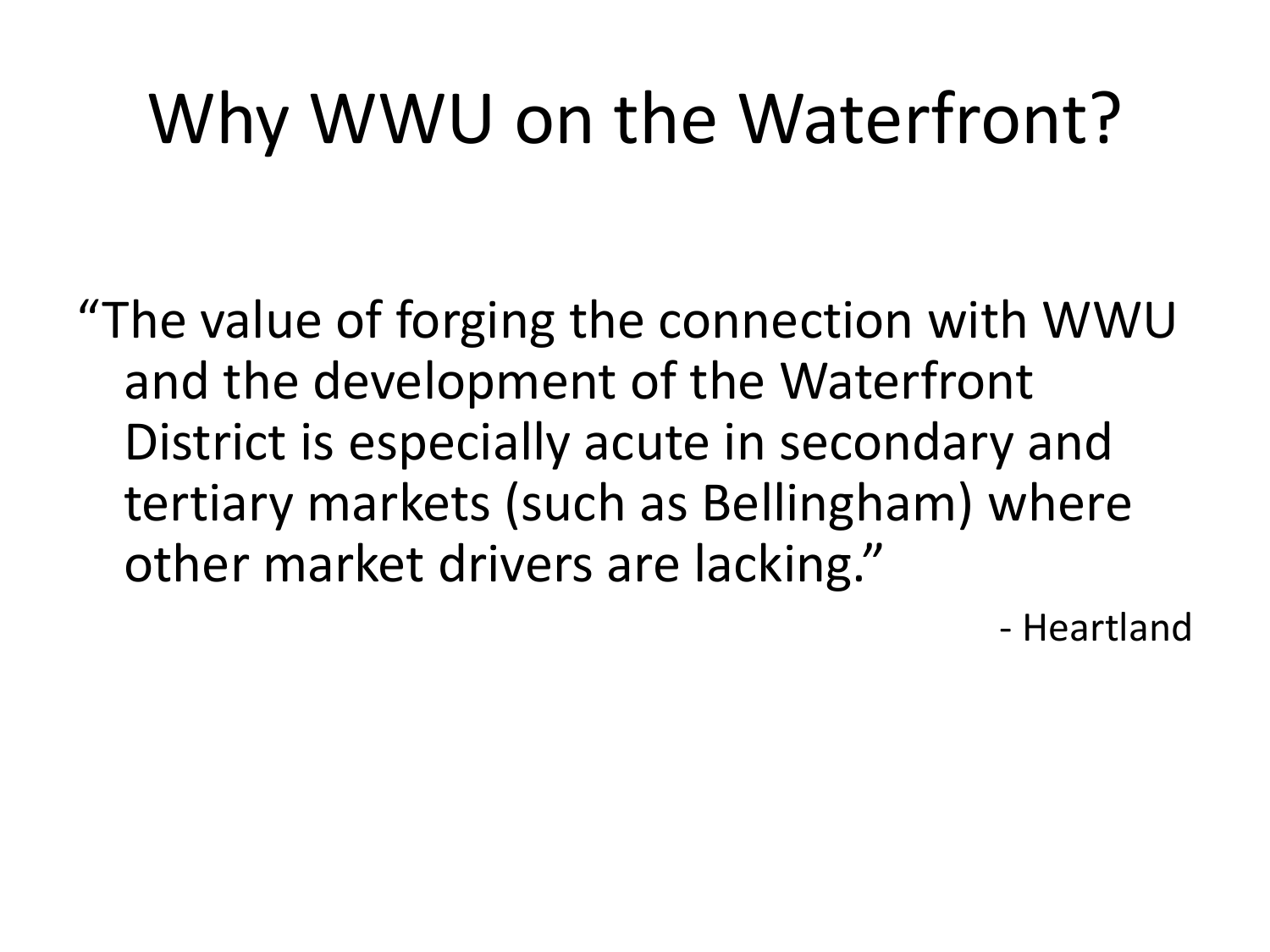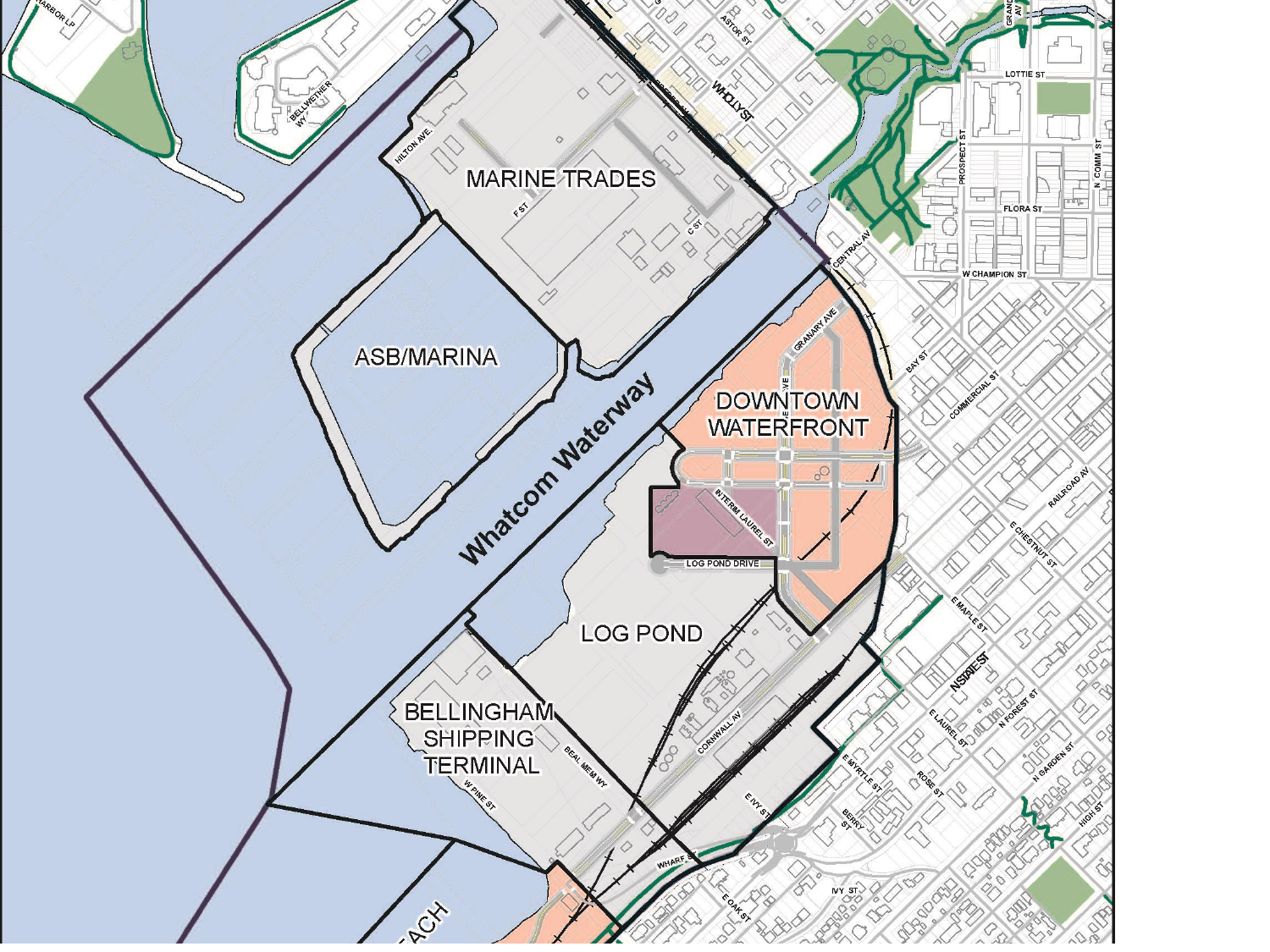## Examples of Universities as Catalysts for Development

#### **University of Washington, Tacoma**

"The partnership between businesses, local and state government, and the University of Washington has created a better Tacoma, reduced crime, increased economic activity… and created an area where it is easy to walk and use public transportation…The visionary leadership from public officials, the business community and community at-large have made the proverbial silk purse out of a sow's ear." (Sierra Club, 11/2005)

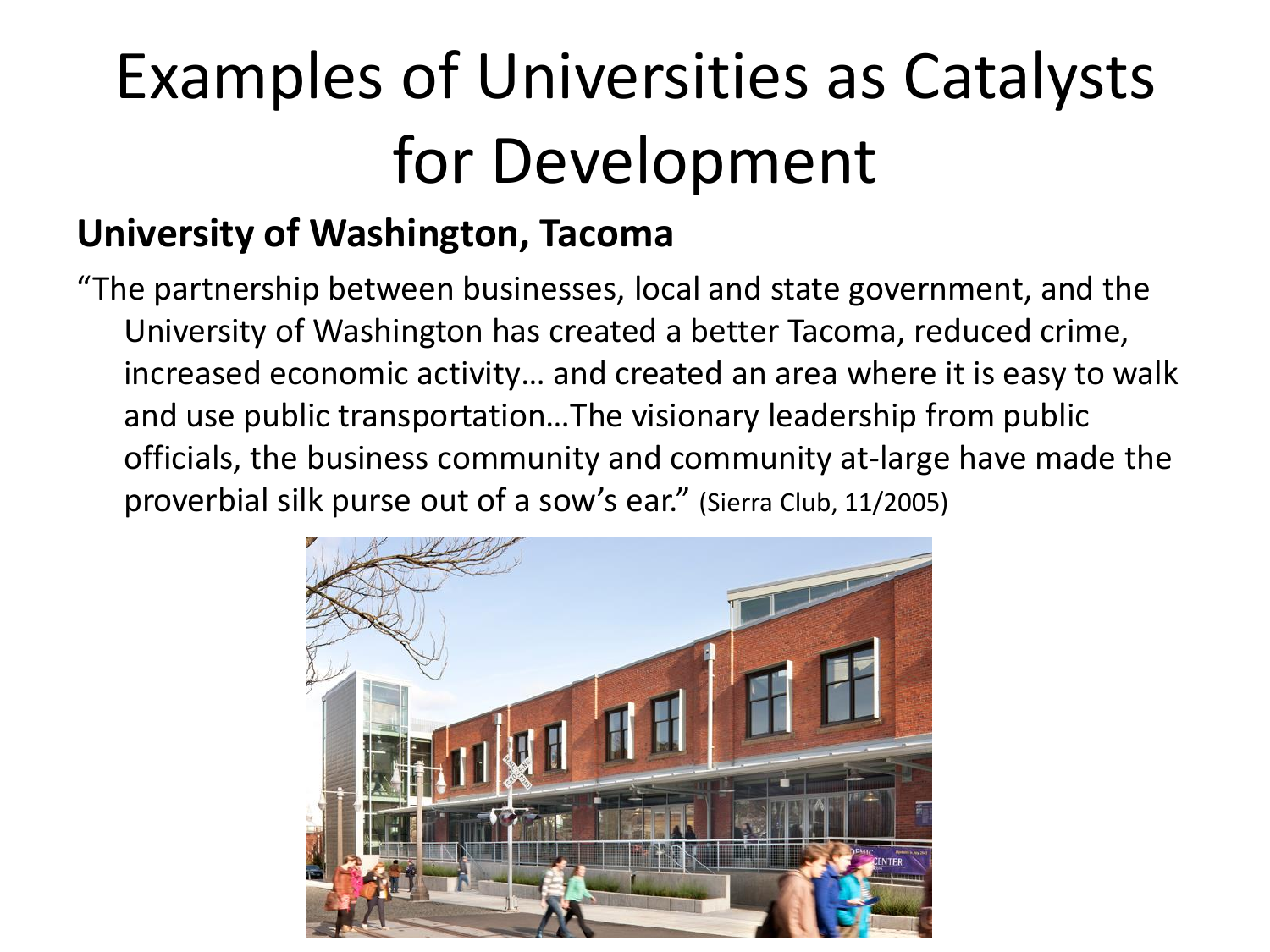### Examples of Universities as Catalysts for Development

#### **San Francisco State University in Westfield San Francisco Centre**

- After lease was signed, Microsoft leased a full floor plate and other office users soon followed to fill the space up

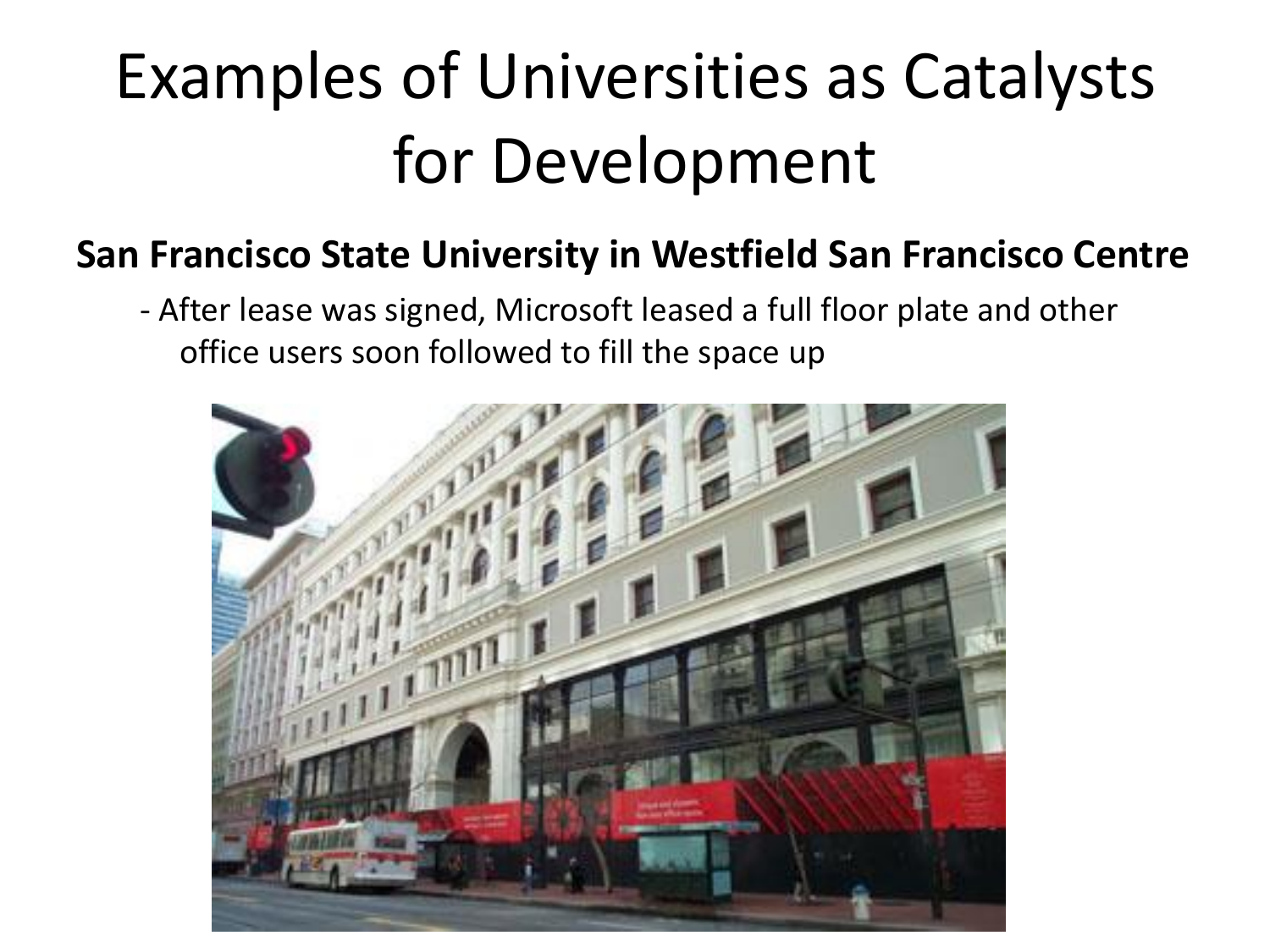### Examples of Universities as Catalysts for Development

- "Today, an urban campus isn't defined by gates and walls, but by weaving the university into the fabric of city life. "
	- Planning documents from West Harlem expansion of Columbia University in NYC

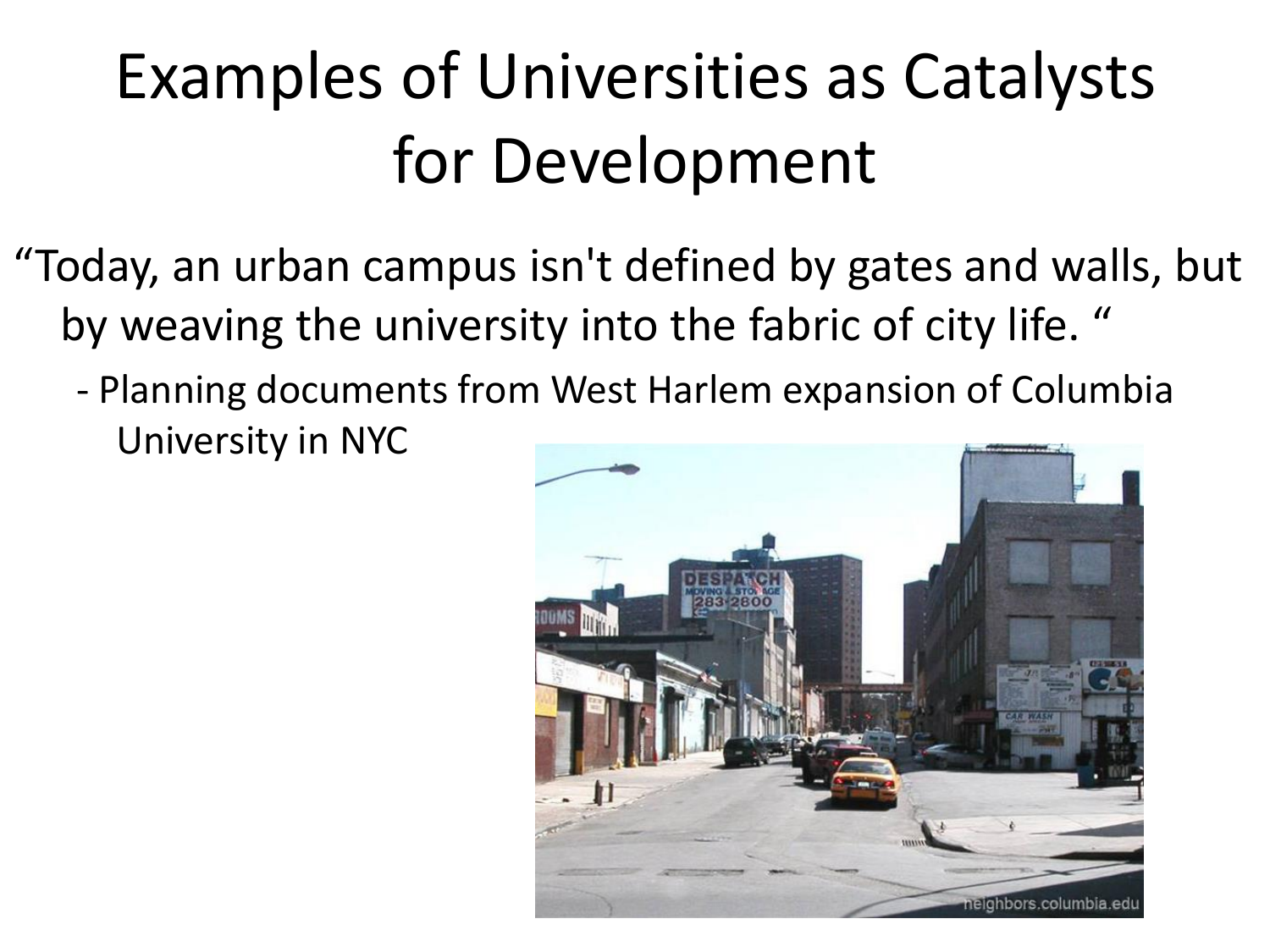Western Crossing Development Memorandum of Understanding with the Port

Sets forth the conceptual terms for:

- Development of a WWU facility within the Waterfront District
- Capital contribution of land from WWU to Western Crossings
- Capital contribution of land from Port to Western Crossings